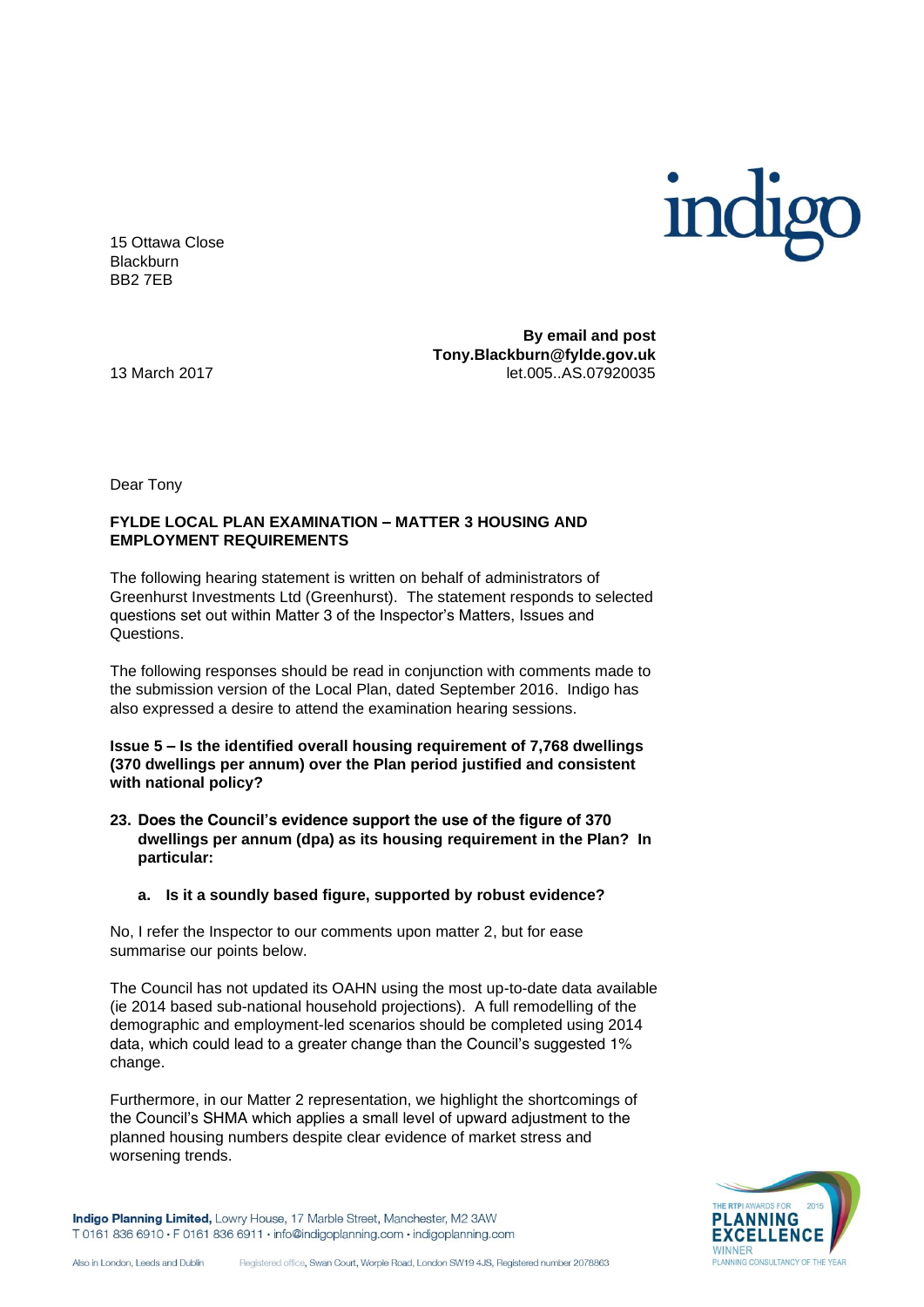## **b. Will it ensure that the Plan meets the full objectively assessed housing needs identified in the SHMA?**

No, I refer the Inspector to our comments upon matter 2 and above, but for ease summarise our points below.

The SHMA Addendum 2 concludes at paragraph 5.27 and 5.28 that the Employment-led AECOM and Oxford Economics scenarios suggests a need for between 440 and 450 dwellings per annum. The upper end of the range would represent the OAN on the basis of the considered economic position within the Council's evidence base.

The Council is not planning to delivery its full affordable housing need which would have far reaching consequences in terms of worsening housing affordability, a problem currently experienced by residents of Fylde, as identified by the SHMA.

It is therefore considered that the identified housing requirement of 370 dwellings per annum is unlikely to meet the base level of demographic need and instead the OAHN should be set towards the upper end of the range identified by the Council.

# **c. Will it significantly boost housing supply?**

As drafted the Local Plan will lead to too few homes being built. There is a significant shortfall in the proposed housing target against objectively assessed housing needs.

- **24. The soundness of specific land allocations and deliverability of sites to meet the housing requirement will be considered at Stage 2 of the Examination. However, on the basis of the Plan as submitted does it confirm that there is:**
	- **a. a supply of specific deliverable sites to meet the housing requirement for five years from the point of adoption; and**

We refer the Inspector to the representations made in September 2016 in respect of this question, where we highlighted Indigo evidence to suggest that the Council has a housing land supply in the region of 3.6 years, against the 370 dwelling per annum figure in the Local Plan.

It is clear that the annual dwelling figure should be increased (see comments on Matter 2), and therefore the housing shortfall is actually worse.

## **b. a supply of specific, developable sites or broad locations for growth for years 6-10 from the point of adoption?**

The Local Plans Expert Group's Report to Government (March 2016) recommends that local plans should be required not only to demonstrate a fiveyear land supply but also focus on ensuring a more effective supply of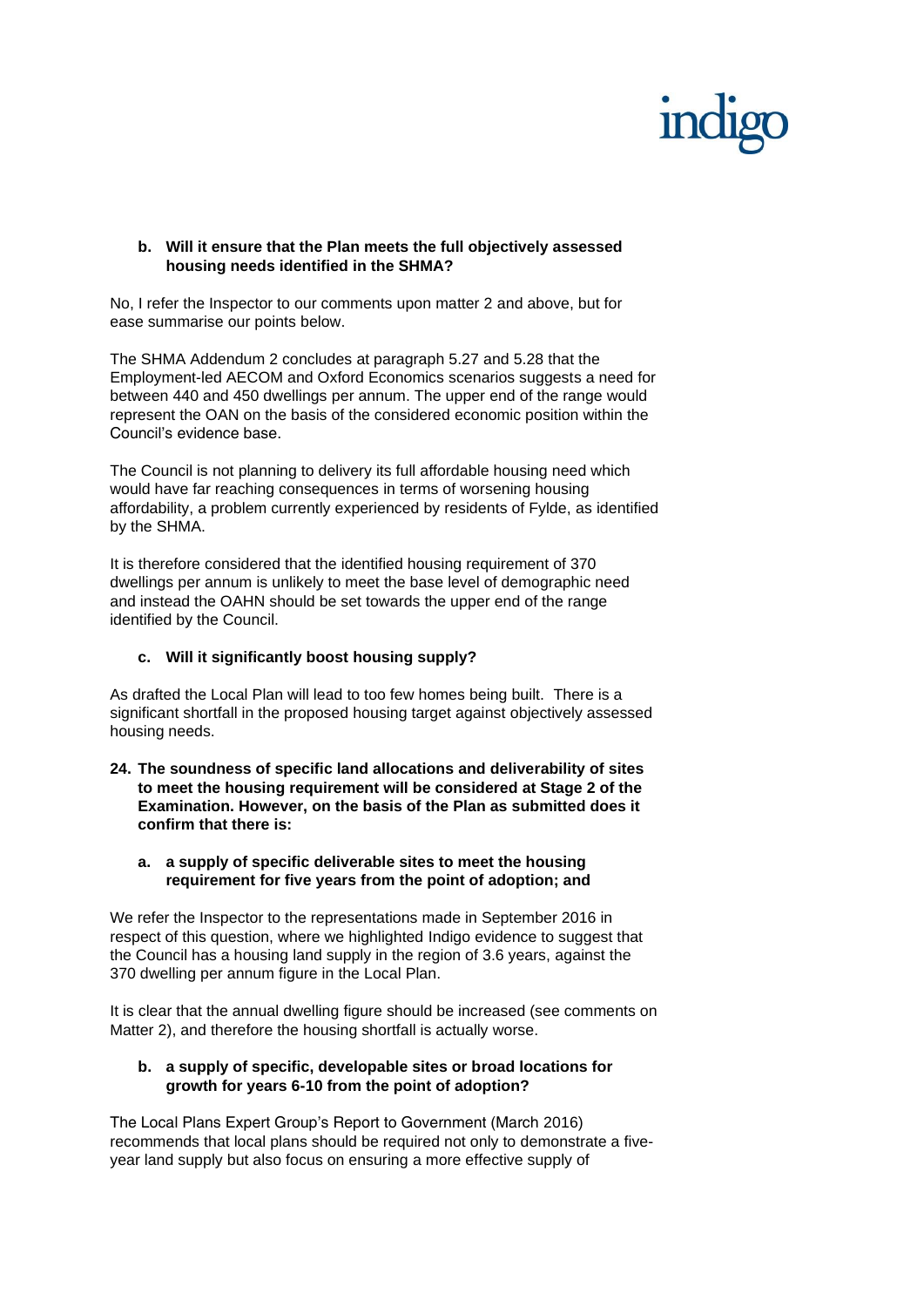developable land for the medium to long term (over the whole plan period), plus make provision for, and provide a mechanism for the release of, developable 'Reserve Sites' equivalent to 20% of their housing requirement, as far as is consistent with the policies set out in the NPPF.

The Local Plan does not do this and nor does it deal with the record of persistent under delivery of housing across Fylde. The proposed housing requirement fails to meet Fylde's OAHN (see comments on Matter 2).

Fylde Council should include a buffer of housing sites if allocated sites fail to come forward as planned. This is particularly important given the geographical constraints and the need to meet Wyre's unmet housing need. Including a buffer of housing sites would demonstrate the Local Plan has been positively prepared and would provide the best opportunity of housing needs being met.

## **c. If you contend that the plan would not provide for either (a) or (b) above (or both) could the Plan be appropriately modified to address this?**

There are fundamental shortcomings in the draft Local Plan that necessitates a rethink of the housing and employment requirements in Fylde. More housing allocations are required to meet Fylde's housing need and little has been done to help meet Wyre's unmet housing need. The SHMA also notes that many commitments within Fylde are not progressed to completions (paragraph 121).

This is of serious concern that could, in effect, require the rewriting of the Plan and be so substantial a change beyond that which could be agreed through a Main Modification.

**Issue 6 – Whether the amount of employment land (60.6 ha gross as set out in Policy DLF1 and 62 ha net in Policy EC1) is appropriate to meet the objectively assessed needs of the Borough.** 

## **25. Whilst the soundness of individual employment sites will be considered at Stage 2 of the Examination, is the amount of land justified, consistent with national policy and supported by robust and credible evidence?**

We refer the Inspector to our September 2016 representation. Here we highlighted that the council's reliance on historic land take-up as the only model which showed an increase in employment land to the end of the plan period. In contrast, the five other models tested within the Employment Land and Premises Study Update (2014) showed a reduction to the end of the plan period.

Despite showing a reduction through the modelling, and experiencing a historic take-up figure of 0.99ha per annum since 2001, the Council has proceeded to calculate its employment land using a higher 2.7ha per annum average. The reduction from 2.7ha to 0.99ha suggests that there is a potential downward trend of take-up across Fylde, with important implications for land requirements